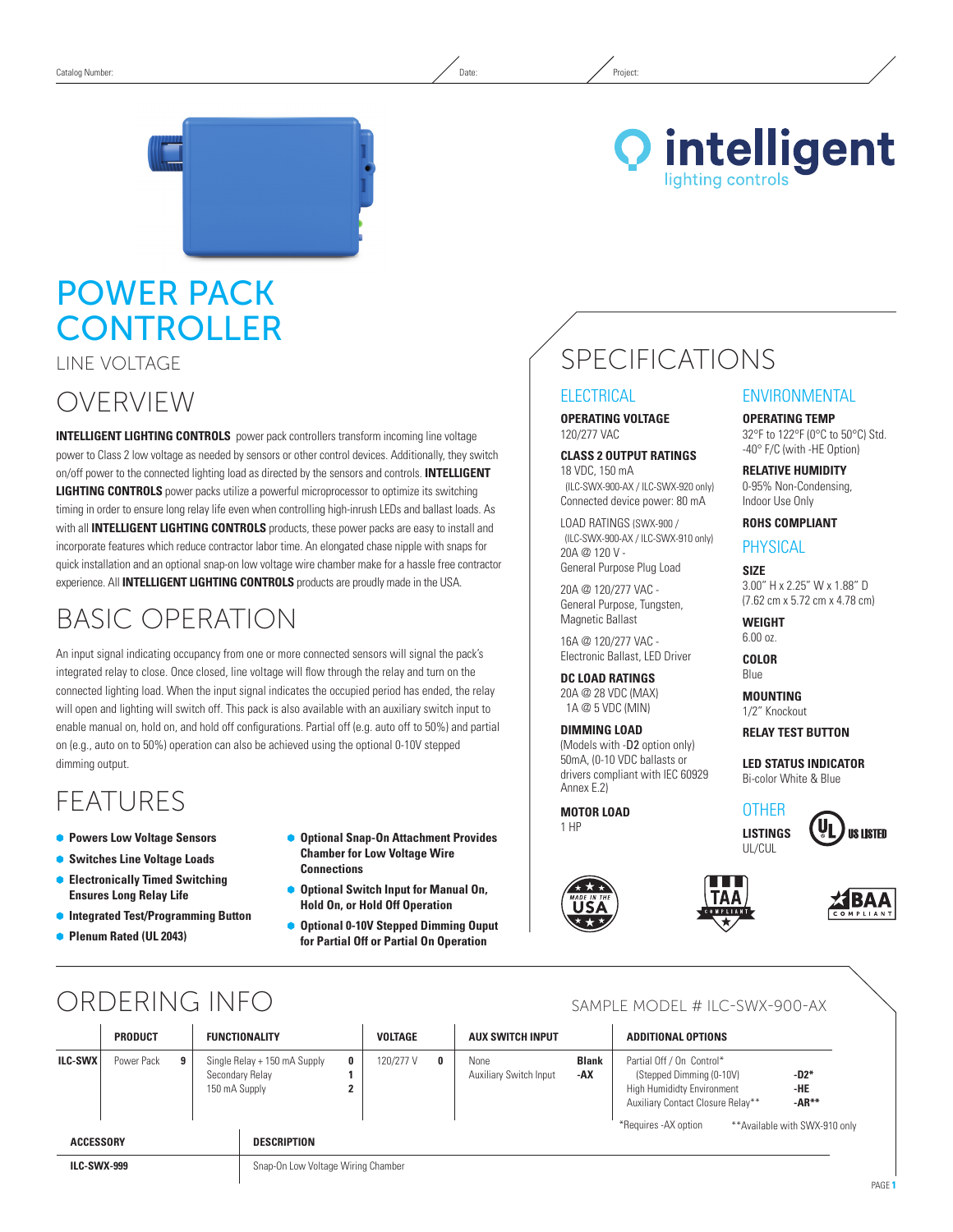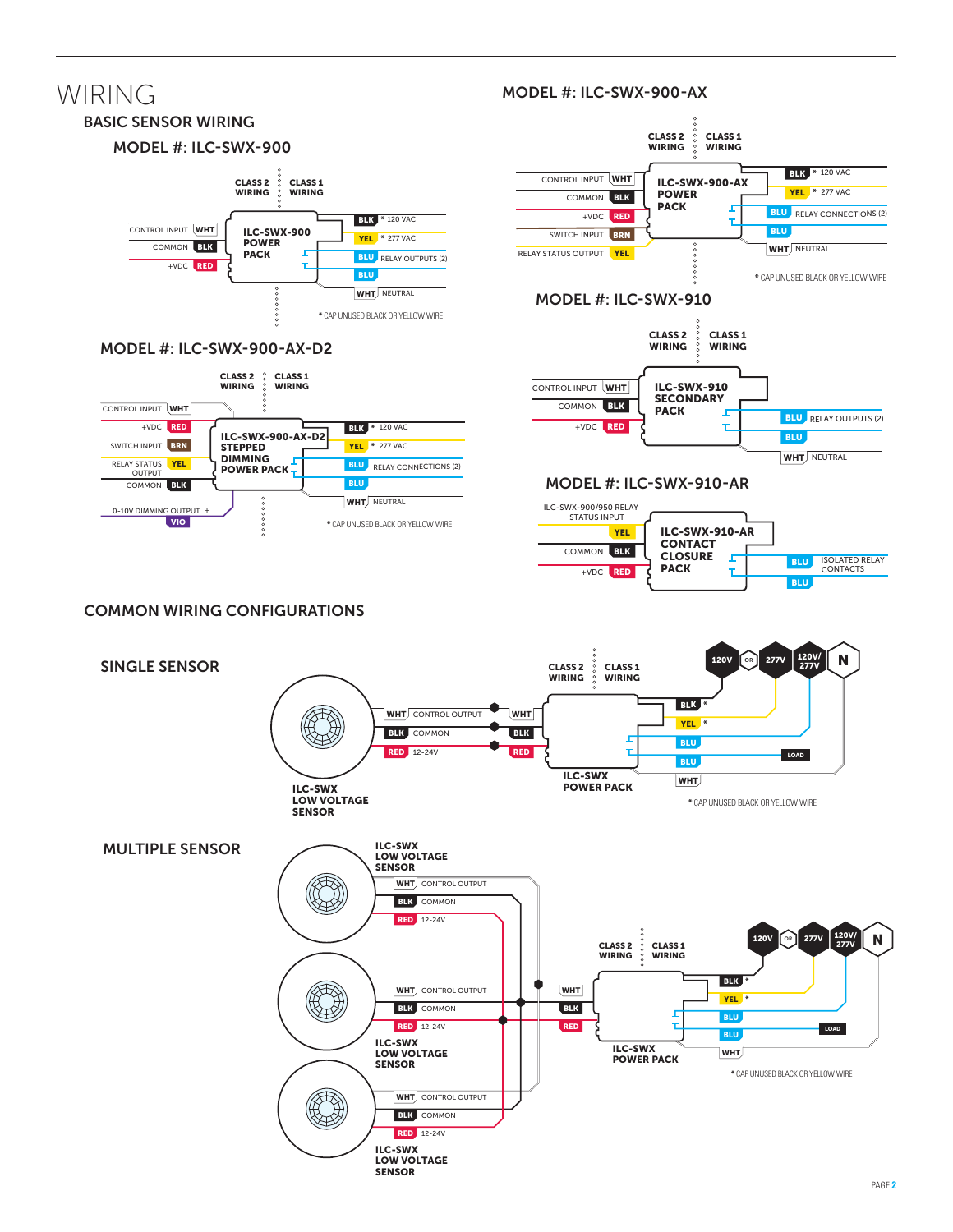### WIRING CONT.



### Multiple Power PackS WITH separate line feeds



### Power Pack w/ Secondary Relay Pack

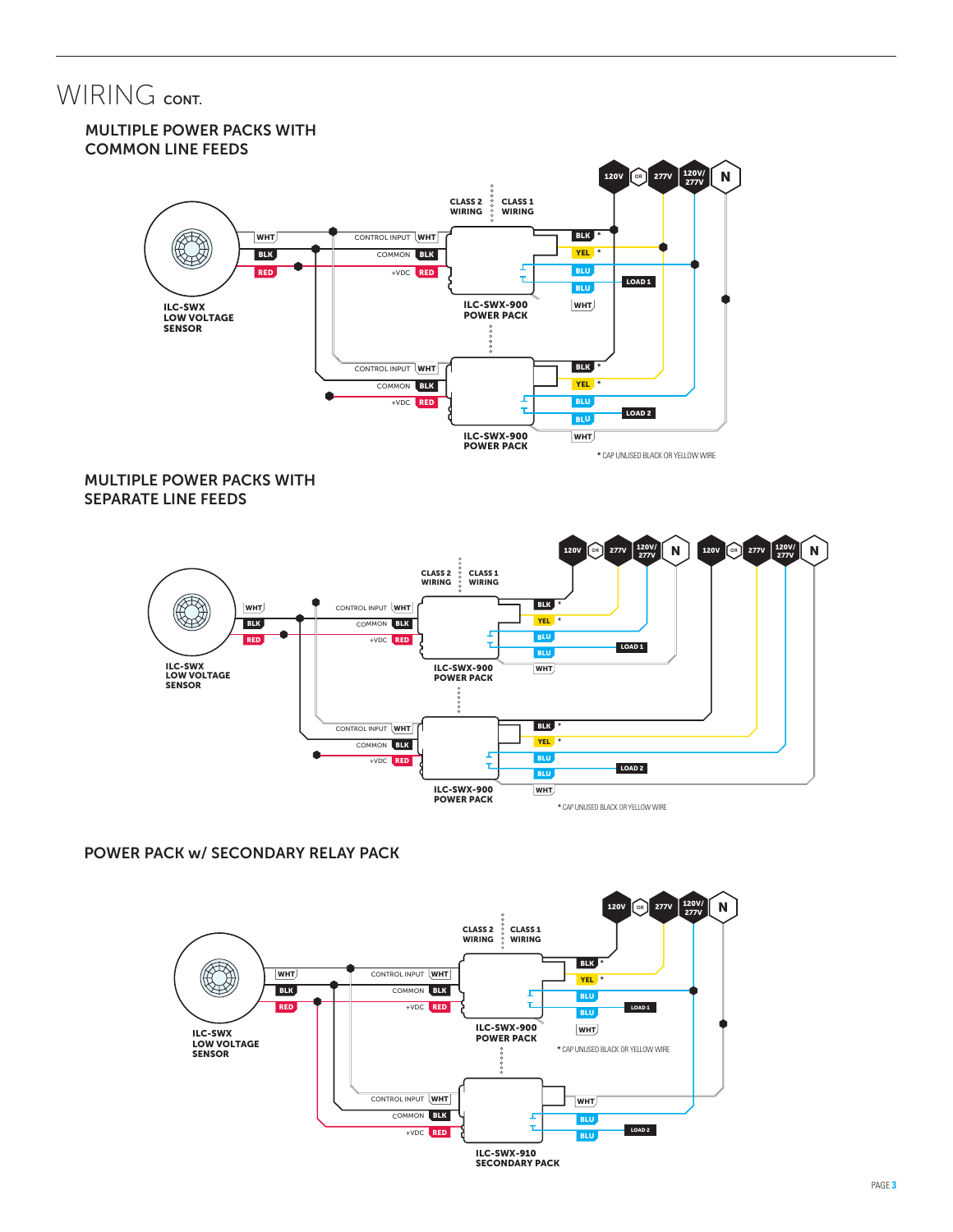### WIRING CONT.

#### POWER PACK CONNECTED TO SWITCH (requires -AX option)

- **Some energy codes require Manual On** (also called Vacancy) operation where an occupant is required to initially switch on lighting. The sensor then ensures lights are turned off once the space is unoccupied
- Ã Interfacing momentary switches such as the ILC-SWX-801-xx or ILC-SWX-803-xx are recommended, however maintained switches can also be utilized
- For momentary switches, the power pack will react on the leading edge of a pulse on the brown input wire
- For maintained switches, any change of state on the brown wire that lasts longer than 0.5 seconds will be read by the power pack as one action
- If no sensor is present, tie power pack low voltage white wire to low voltage red wire

### MOMENTARY SWITCH





#### Power Pack w/ Switch Signal from External System

- Typical for Hold On and Hold Off applications
- BROWN switch input can be activated by external signals +5VDC or higher (i.e. logic high)
- For hold on and hold off applications, switch input can also be configured to activate on logic low
- If no sensor is present, tie power pack low voltage white wire to low voltage red wire

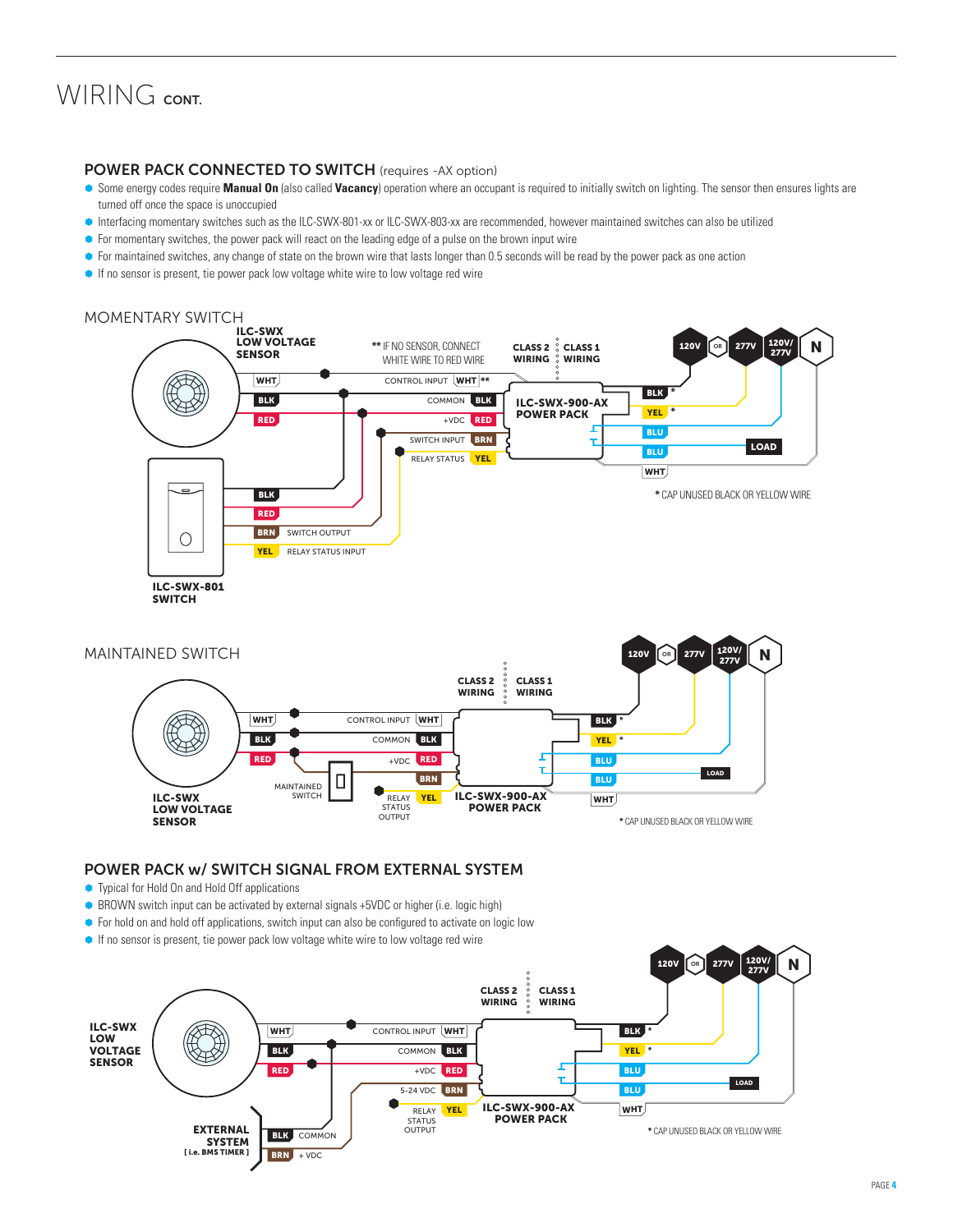## WIRING CONT.

#### MULTI-WAY SWITCHING (requires -AX option)

- Ã Switching a powerpack from multiple locations (i.e., 3-way, 4-way switching) can be achieved using multiple **INTELLIGENT LIGHTING CONTROLS** model# **ILC-SWX-801-xx**  switches or a combination of one model **ILC-SWX-803-xx** dimmer and one or more model **ILC-SWX-801-xx** switches.#
- $\bullet$  Note that only one dimmer should be used per multi-way application.
- $\bullet$  If no sensor is present, tie power pack low voltage white wire to low voltage red wire.



#### PARTIAL OFF or PARTIAL ON OPERATION (requires -AX-D2 options)

- For areas such as stairwells, the **ILC-SWX-900-AX-D2** unit can be used to achieve Partial Off operation where lighting is at the full bright level when occupied and dropped to the 50% level during unoccupied periods.
- Partial On operation is also enabled by the ILC-SWX-900-AX-D2 unit. In this configuration lighting is only allowed to automatically turn on to a 50% level. Once on, an occupant may step lighting to the 100% level by pressing a wall switch. The sensor then ensures lights are turned off once the space is unoccupied.
- When in partial on mode the **ILC-SWX-900-AX-D2** unit will turn on connected 0-10V lighting to 50% (level is user configurable) once initially triggered from an occupancy sensor or manual switch. The unit will then step lighting up to 100% (level is user configurable) when the connected switch is pressed. Lighting will turn off if another switch press is detected or when all connected sensors go to their unoccupied state.
- Additional configurable parameters include; Turn On Dim Level, Turn Off Scheme, Fade On/Fade Off Rates, and High/Low Dimming Trim Levels.
- **I** Using the **INTELLIGENT LIGHTING CONTROLS** model# ILC-SWX-801-xx momentary switch is recommended for this application, however other manufacturers switches may also be utilized.



NOTE 2: FOR PARTIAL OFF APPLICATIONS, SWITCH IS OPTIONAL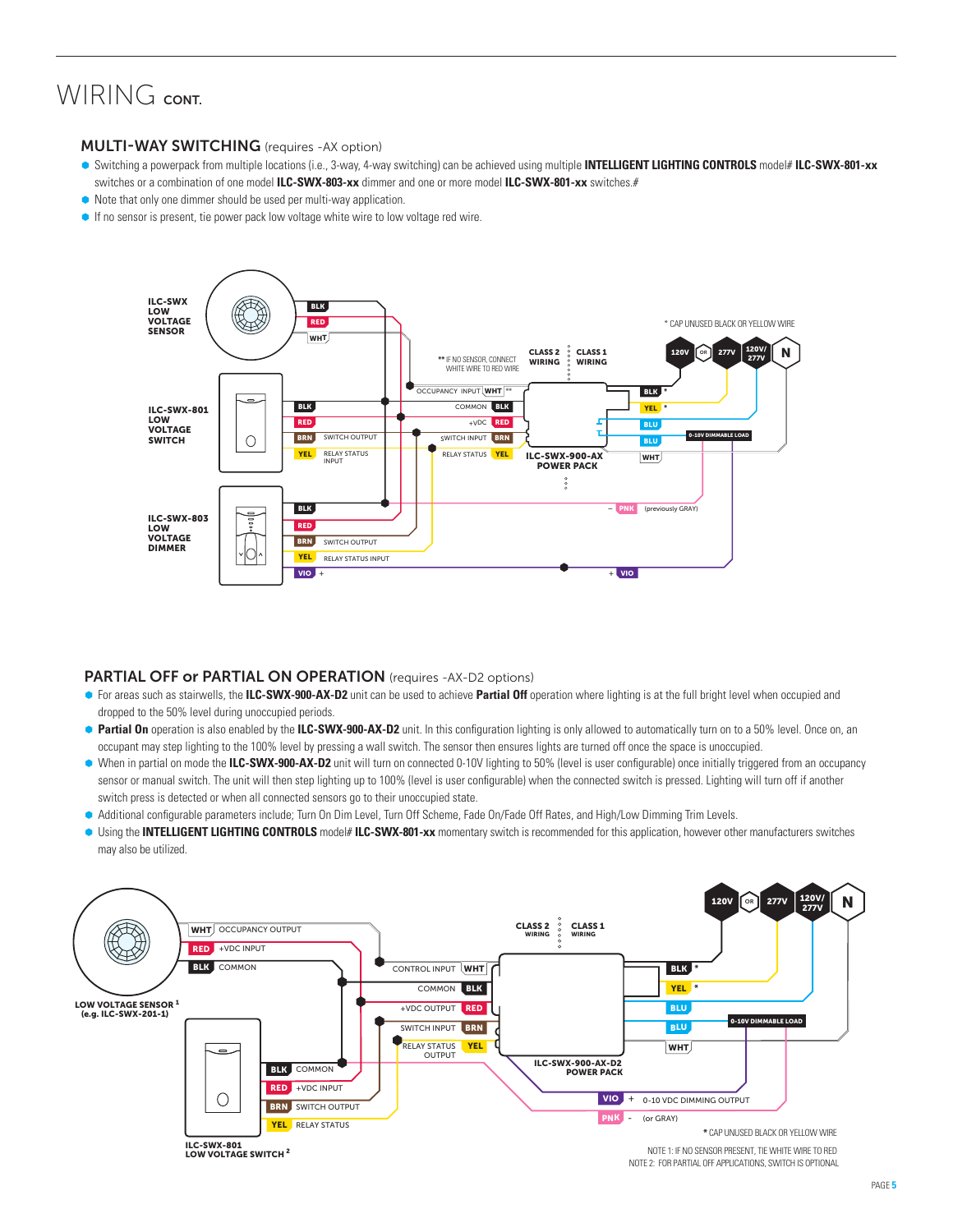# APPLICATION NOTES

#### Multi-zone and Bi-Level Switching

Rooms with multiple lighting zones or bi-level lighting often want one zone/level to switch on automatically, with the occupant able to manually switch on the additional zone/level if desired. Both zones/levels are then switched off automatically by the sensor once unoccupied. Two **ILC-SWX-900-AX** power packs are wired to switches, however one unit is set to Automatic On mode while the other is set to Manual On mode. In this configuration, lighting can be switched off manually or automatically via the occupancy sensor.



#### LOAD SHED / HOLD OFF APPLICATION (e.g. OPEN OFFICES)

The occupancy sensor connected to both power packs normally keeps all lights on when the space is occupied. When a load shed (override off) command is given (by BMS, utility meter, etc.), lights connected to **ILC-SWX-900-AX** are held off. Remaining lights connected to **ILC-SWX-900** are still controlled by the sensor.

LIGHTING